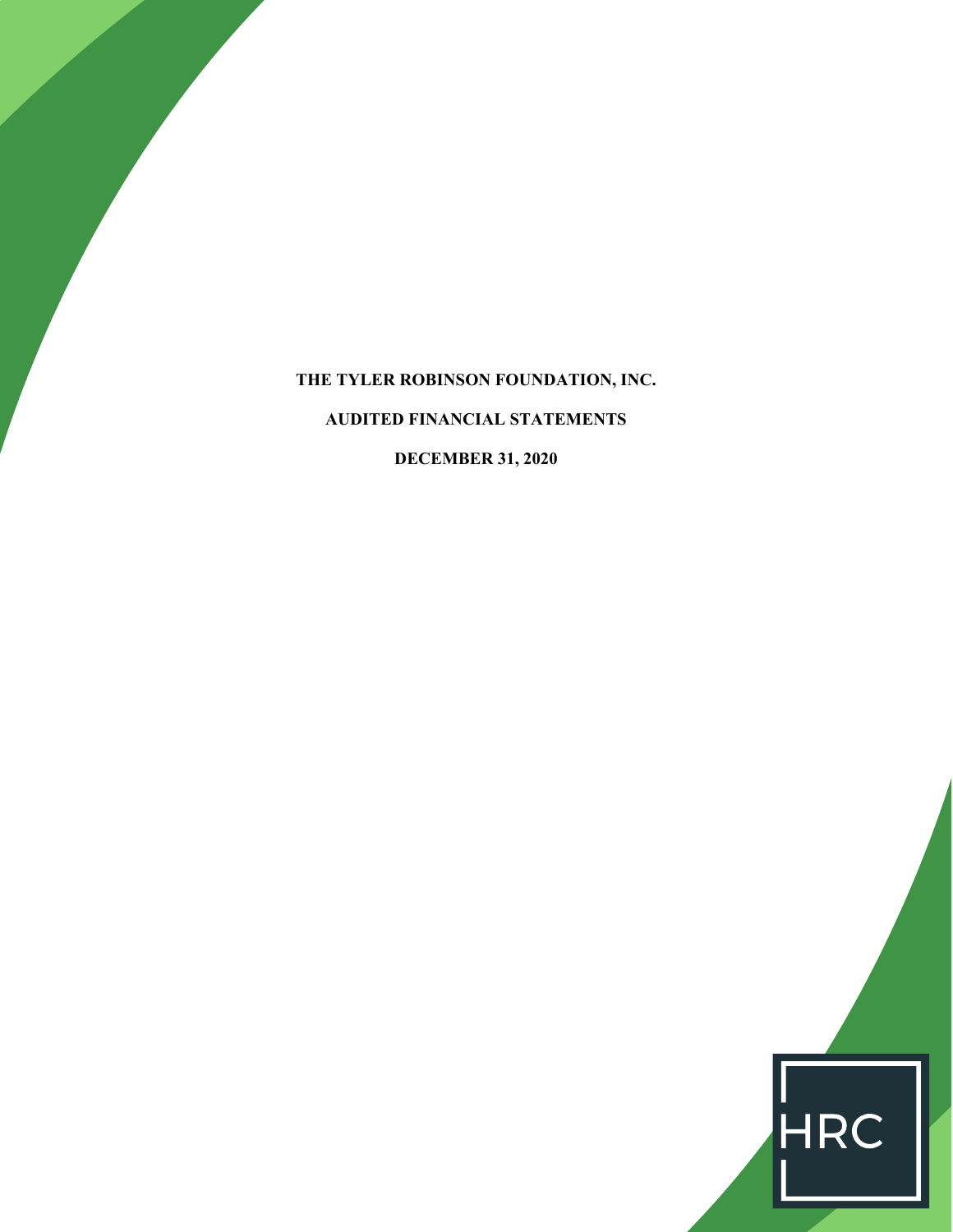# **THE TYLER ROBINSON FOUNDATION, INC.**

# **DECEMBER 31, 2020**

# **CONTENTS**

|                                     | Page     |
|-------------------------------------|----------|
| <b>INDEPENDENT AUDITOR'S REPORT</b> |          |
| STATEMENT OF FINANCIAL POSITION     | 2        |
| STATEMENT OF ACTIVITIES             | 3        |
| STATEMENT OF FUNCTIONAL EXPENSES    | 4        |
| <b>STATEMENT OF CASH FLOWS</b>      | 5        |
| NOTES TO FINANCIAL STATEMENTS       | $6 - 12$ |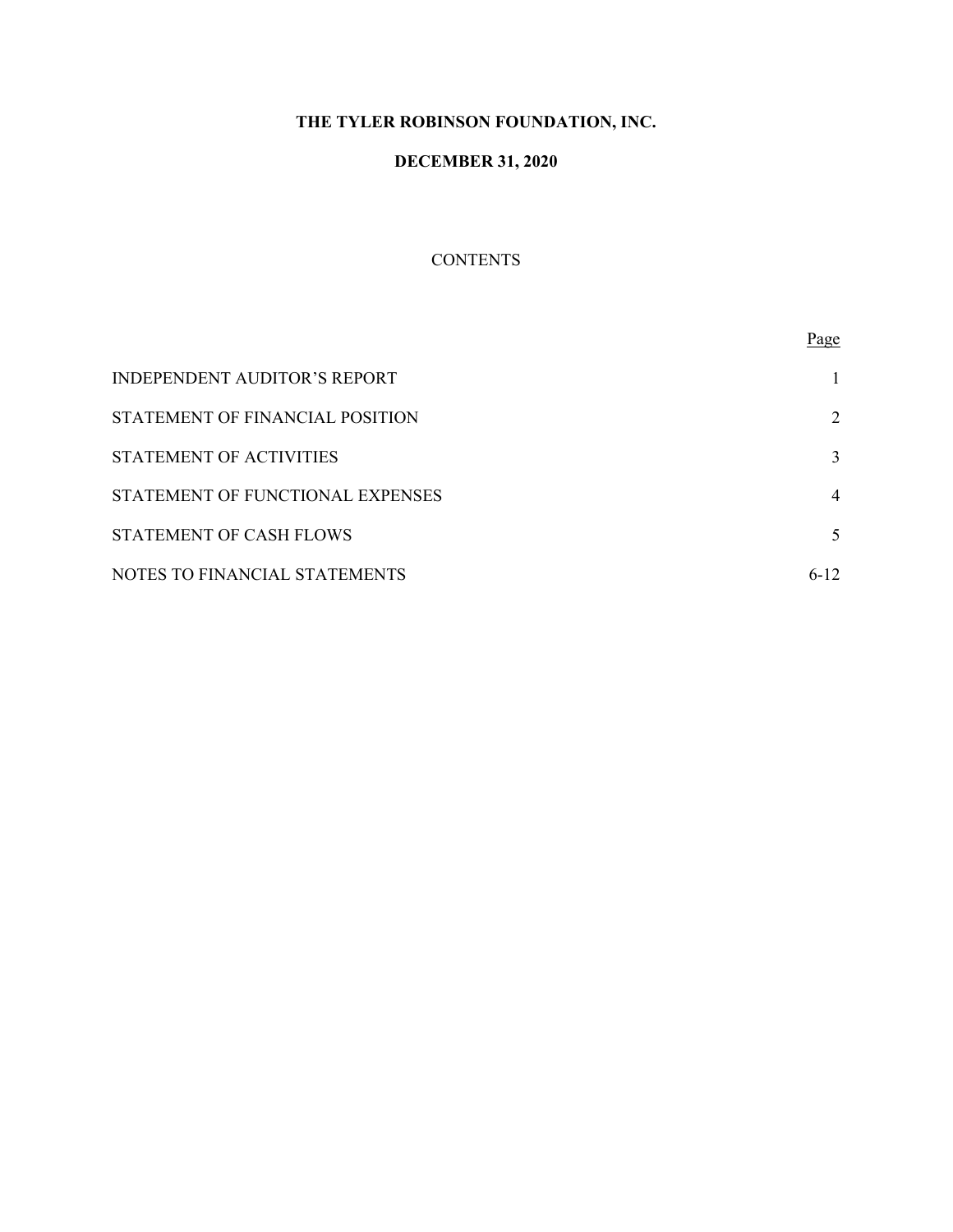# **INDEPENDENT AUDITOR'S REPORT**

Board of Directors The Tyler Robinson Foundation, Inc. Las Vegas, Nevada

We have audited the accompanying financial statements of The Tyler Robinson Foundation, Inc. (a nonprofit organization), which comprise the statement of financial position as of December 31, 2020, and the related statements of activities, functional expenses, and cash flows for the year then ended, and the related notes to the financial statements.

# **Management's Responsibility for the Financial Statements**

Management is responsible for the preparation and fair presentation of these financial statements in accordance with accounting principles generally accepted in the United States of America; this includes the design, implementation, and maintenance of internal control relevant to the preparation and fair presentation of financial statements that are free from material misstatement, whether due to fraud or error.

# **Auditor's Responsibility**

Our responsibility is to express an opinion on these financial statements based on our audit. We conducted our audit in accordance with auditing standards generally accepted in the United States of America. Those standards require that we plan and perform the audit to obtain reasonable assurance about whether the financial statements are free from material misstatement.

An audit involves performing procedures to obtain audit evidence about the amounts and disclosures in the financial statements. The procedures selected depend on the auditor's judgment, including the assessment of the risks of material misstatement of the financial statements, whether due to fraud or error. In making those risk assessments, the auditor considers internal control relevant to the entity's preparation and fair presentation of the financial statements in order to design audit procedures that are appropriate in the circumstances, but not for the purpose of expressing an opinion on the effectiveness of the entity's internal control. Accordingly, we express no such opinion. An audit also includes evaluating the appropriateness of accounting policies used and the reasonableness of significant accounting estimates made by management, as well as evaluating the overall presentation of the financial statements.

We believe that the audit evidence we have obtained is sufficient and appropriate to provide a basis for our audit opinion.

# **Opinion**

In our opinion, the financial statements referred to above present fairly, in all material respects, the financial position of The Tyler Robinson Foundation, Inc. as of December 31, 2020, and the changes in its net assets and its cash flows for the year then ended in accordance with accounting principles generally accepted in the United States of America.

Houldsworth, Russo & Company, P.C.

Las Vegas, Nevada May 18, 2021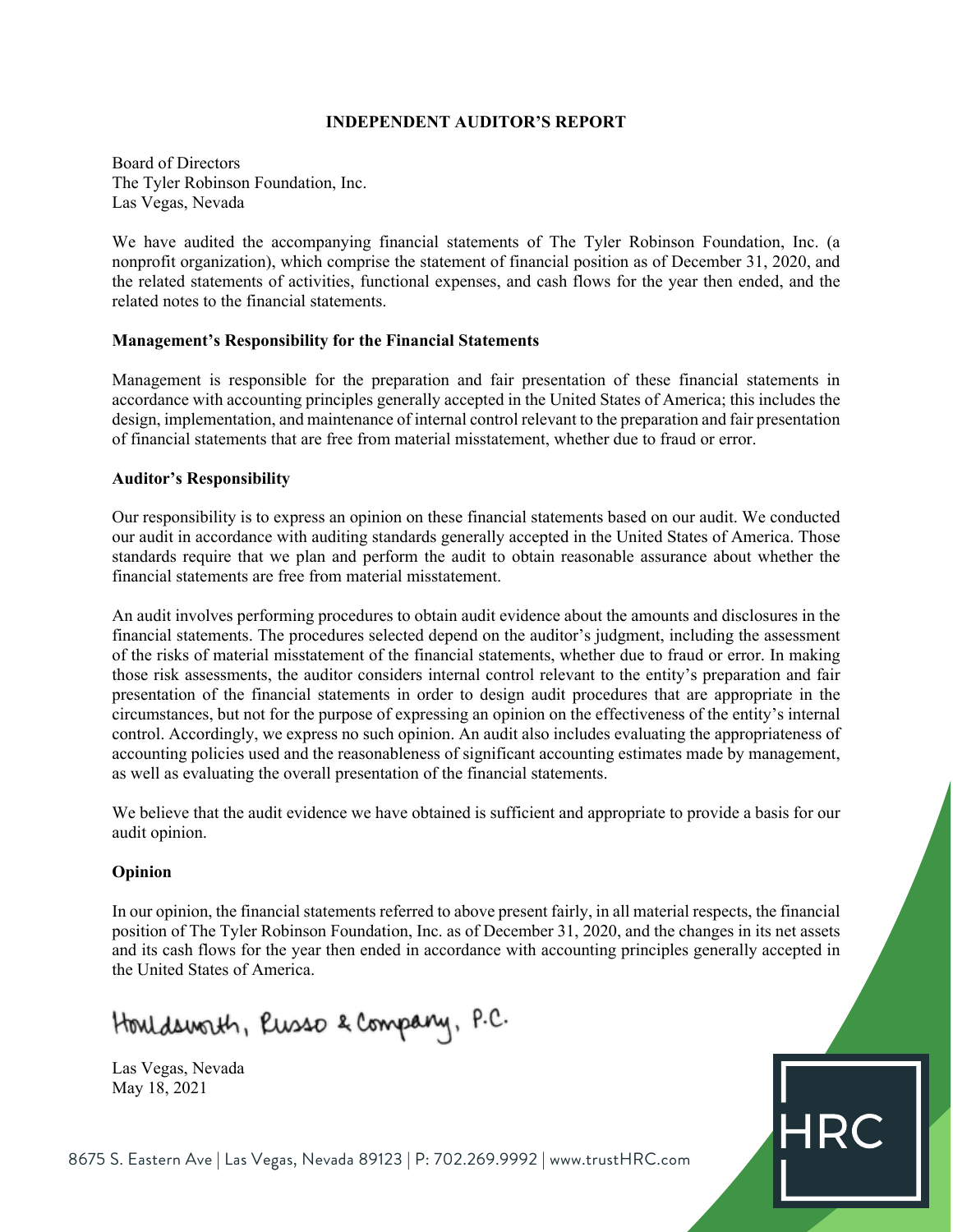# **THE TYLER ROBINSON FOUNDATION, INC. STATEMENT OF FINANCIAL POSITION DECEMBER 31, 2020**

# ASSETS

| <b>CURRENT ASSETS</b>                 |               |
|---------------------------------------|---------------|
| Cash and cash equivalents             | \$<br>242,708 |
| Cash and cash equivalents, restricted | 77,744        |
| Employee receivable                   | 6,069         |
| Unconditional promises to give        | 28,083        |
| Inventory                             | 20,848        |
| Prepaid expenses                      | 7,535         |
|                                       | 382,987       |
| PROPERTY AND EQUIPMENT, NET           | 6,230         |
|                                       | 389,217<br>\$ |
| <b>LIABILITIES AND NET ASSETS</b>     |               |
| <b>CURRENT LIABILITIES</b>            |               |
| Accounts payable                      | \$<br>47,113  |
| Family grants payable, current        | 254,775       |
| Accrued expenses                      | 20,166        |
| Deferred revenue                      | 290,000       |
| Paycheck Protection Program Loan      | 82,847        |
|                                       | 694,901       |
| <b>LONG-TERM LIABILITIES</b>          |               |
| Family grants payable, long-term      | 8,284         |
|                                       | 703,185       |
| <b>NET ASSETS</b>                     |               |
| Without donor restrictions            | (419,795)     |
| With donor restrictions               | 105,827       |
| Total net assets                      | (313,968)     |
| Total liabilities and net assets      | \$<br>389,217 |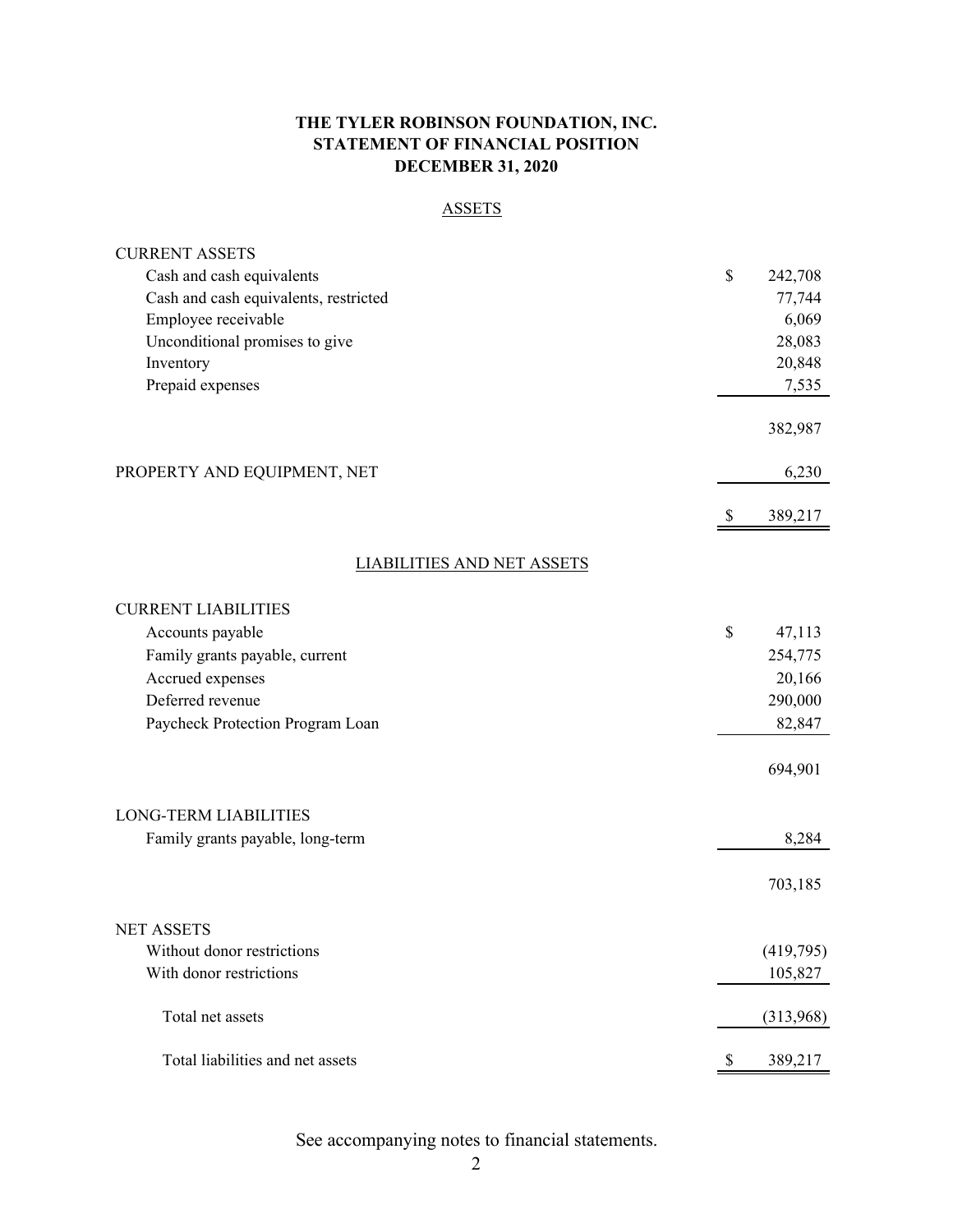# **THE TYLER ROBINSON FOUNDATION, INC. STATEMENT OF ACTIVITIES FOR THE YEAR ENDED DECEMBER 31, 2020**

# NET ASSETS WITHOUT DONOR RESTRICTIONS

| Revenue, gains, and other support:                |              |          |                 |
|---------------------------------------------------|--------------|----------|-----------------|
| Contributions                                     |              |          | \$<br>709,028   |
| In-kind donations                                 |              |          | 22,999          |
| Retail sales                                      |              |          |                 |
| <b>Sales</b>                                      | $\mathbb{S}$ | 10,816   |                 |
| Cost of goods sold                                |              | (7, 428) |                 |
| Net revenues from retail sales                    |              |          | 3,388           |
| Interest income                                   |              |          | 2,002           |
| Net assets released from restrictions             |              |          | 135,638         |
|                                                   |              |          | 873,055         |
| Expenses and losses:                              |              |          |                 |
| Program services                                  |              |          | 1,773,958       |
| Supporting services:                              |              |          |                 |
| Management and general                            |              |          | 269,223         |
| Fundraising                                       |              |          | 104,860         |
|                                                   |              |          | 2,148,041       |
| Decrease in net assets without donor restrictions |              |          | (1,274,986)     |
| NET ASSETS WITH DONOR RESTRICTIONS                |              |          |                 |
| Contributions                                     |              |          | 105,827         |
| Net assets released from restrictions             |              |          | (135, 638)      |
| Decrease in net assets with donor restrictions    |              |          | (29, 811)       |
| DECREASE IN NET ASSETS                            |              |          | (1,304,797)     |
| NET ASSETS AT BEGINNING OF YEAR                   |              |          | 990,829         |
| NET ASSETS AT END OF YEAR                         |              |          | \$<br>(313,968) |
|                                                   |              |          |                 |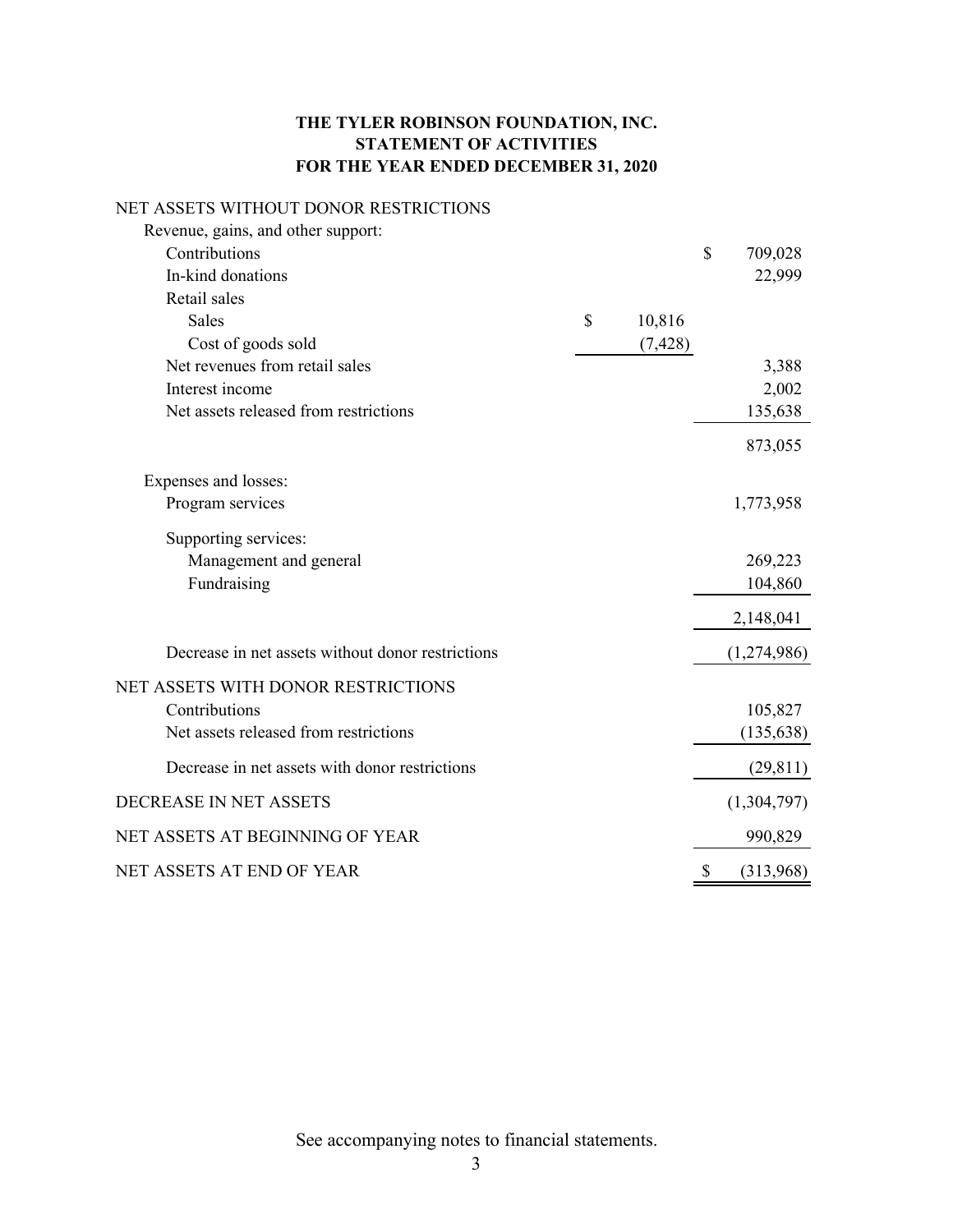# **THE TYLER ROBINSON FOUNDATION, INC. STATEMENT OF FUNCTIONAL EXPENSES FOR THE YEAR ENDED DECEMBER 31, 2020**

|                                              |                 |              | <b>Supporting Services</b> |               |             |              |           |
|----------------------------------------------|-----------------|--------------|----------------------------|---------------|-------------|--------------|-----------|
|                                              | Program         |              | Management                 |               |             |              |           |
|                                              | Services        |              | and General                |               | Fundraising |              | Total     |
| Salaries and wages                           | \$<br>279,445   | $\mathbb{S}$ | 63,722                     | $\mathcal{S}$ | 33,443      | $\mathbb{S}$ | 376,610   |
| Payroll taxes                                | 26,029          |              | 5,935                      |               | 3,115       |              | 35,079    |
| Employee benefits                            | 37,214          |              | 8,486                      |               | 4,454       |              | 50,154    |
| Advertising and promotion                    | 59,375          |              | 65,744                     |               | 50,409      |              | 175,528   |
| Consulting                                   | 2,666           |              | 16,666                     |               | 4,000       |              | 23,332    |
| Depreciation                                 | 1,155           |              | 263                        |               | 139         |              | 1,557     |
| Donations to charitable organizations        | 45,222          |              |                            |               |             |              | 45,222    |
| Family grants                                | 1,229,502       |              |                            |               |             |              | 1,229,502 |
| Information technology                       |                 |              | 7,555                      |               |             |              | 7,555     |
| Insurance                                    | 2,363           |              | 539                        |               | 283         |              | 3,185     |
| Interest                                     |                 |              | 3,082                      |               |             |              | 3,082     |
| Licensing, registration, and processing fees |                 |              | 28,945                     |               | 1,000       |              | 29,945    |
| Office                                       | 25,366          |              | 5,784                      |               | 3,036       |              | 34,186    |
| Professional fees                            | 24,000          |              | 53,012                     |               |             |              | 77,012    |
| Rent                                         | 35,120          |              | 8,008                      |               | 4,203       |              | 47,331    |
| Travel                                       | 6,501           |              | 1,482                      |               | 778         |              | 8,761     |
|                                              | \$<br>1,773,958 | \$           | 269,223                    | \$            | 104,860     | \$           | 2,148,041 |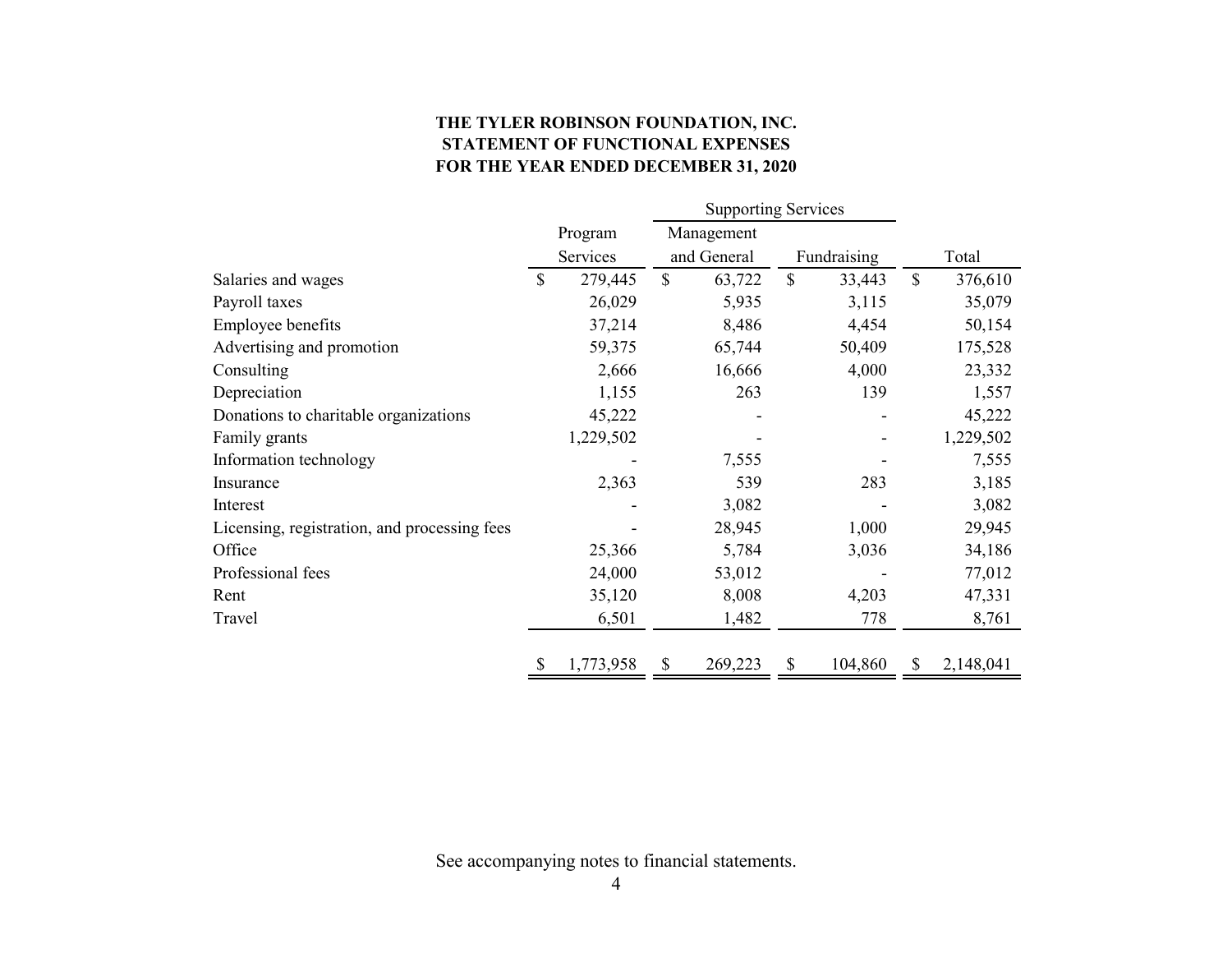# **THE TYLER ROBINSON FOUNDATION, INC. STATEMENT OF CASH FLOWS FOR THE YEAR ENDED DECEMBER 31, 2020**

| CASH FLOWS FROM OPERATING ACTIVITIES           |              |             |
|------------------------------------------------|--------------|-------------|
| Decrease in net assets                         | \$           | (1,304,797) |
| Adjustments to reconcile change in net assets  |              |             |
| to net cash used in operating activities:      |              |             |
| Depreciation                                   |              | 1,557       |
| (Increase) decrease in operating assets:       |              |             |
| Employee receivable                            |              | 11,263      |
| Unconditional promises to give                 |              | 107,555     |
| Inventory                                      |              | (7, 424)    |
| Prepaid expenses                               |              | (2,677)     |
| Increase (decrease) in operating liabilities:  |              |             |
| Accounts payable                               |              | 29,415      |
| Family grants payable                          |              | 263,059     |
| Accrued expenses                               |              | 4,336       |
| Deferred revenue                               |              | 290,000     |
| Net cash used in operating activities          |              | (607, 713)  |
| CASH FLOWS FROM INVESTING ACTIVITIES           |              |             |
| Purchase of property and equipment             |              | (4,250)     |
| Net cash used in investing activities          |              | (4,250)     |
| CASH FLOWS FROM FINANCING ACTIVITIES           |              |             |
| Paycheck Protection Program Loan               |              | 82,847      |
| Net cash provided by financing activities      |              | 82,847      |
| NET DECREASE IN CASH AND CASH EQUIVALENTS      |              | (529, 116)  |
| CASH AND CASH EQUIVALENTS AT BEGINNING OF YEAR |              | 849,568     |
| CASH AND CASH EQUIVALENTS AT END OF YEAR       | \$           | 320,452     |
| <b>SUMMARY OF CASH ACCOUNTS:</b>               |              |             |
| Cash and cash equivalents                      | $\mathbb{S}$ | 242,708     |
| Cash and cash equivalents, restricted          |              | 77,744      |
|                                                |              |             |
|                                                | \$           | 320,452     |
| SUPPLEMENTAL DISCLOSURES:                      |              |             |
| Interest paid                                  | \$           | 3,082       |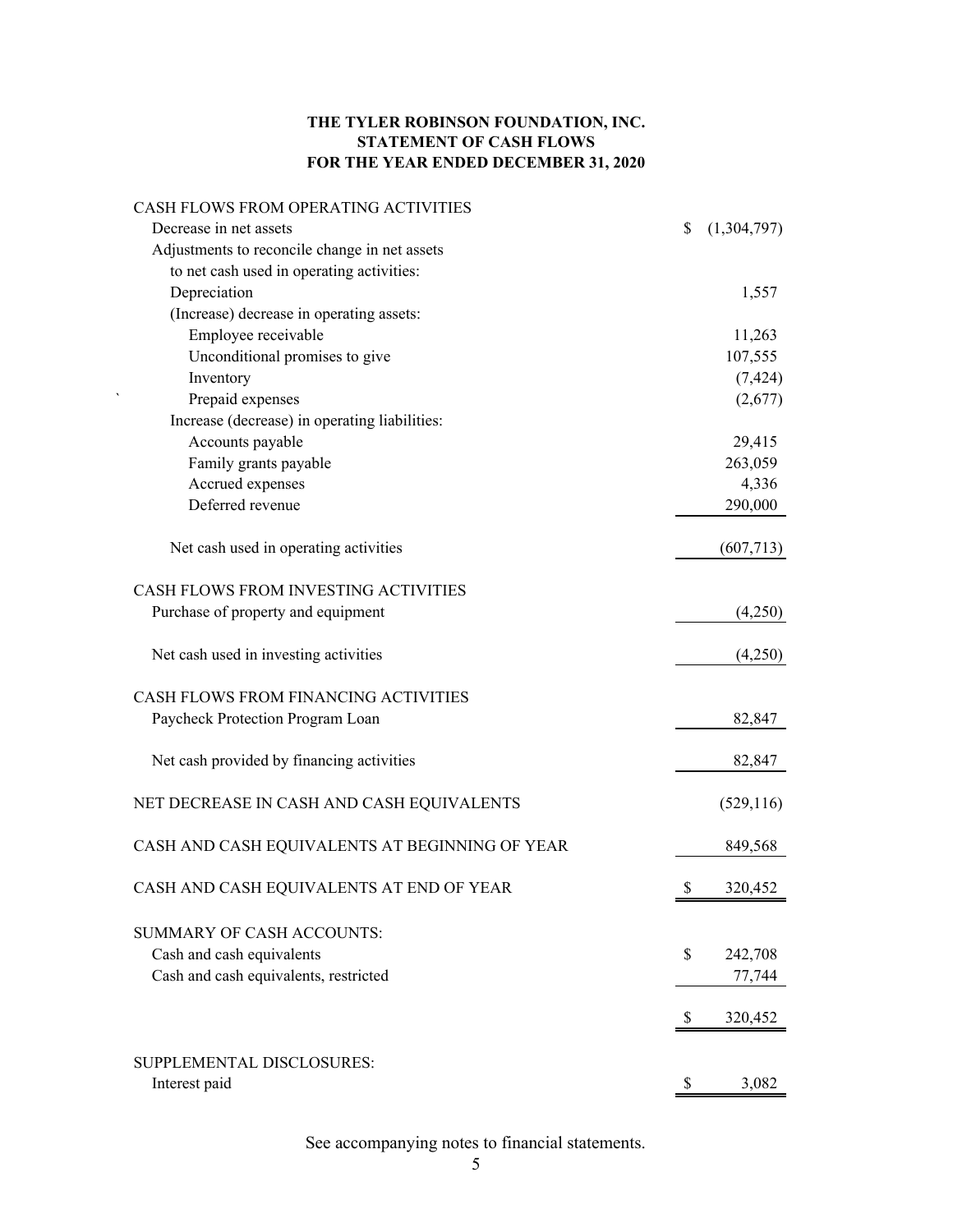# NOTE 1. SUMMARY OF SIGNIFICANT ACCOUNTING POLICIES

### *Nature of Activities*

The Tyler Robinson Foundation, Inc. (the Organization) was incorporated in the State of Nevada and began operations in April 2013. The Organization was established to strengthen families financially and emotionally as they cope with the tragedy of a pediatric cancer diagnosis by providing grants to defray out of pocket life expenses. The Organization partners with over fifty hospitals worldwide caring for pediatric cancer families and their hospital partners aid them in identifying families eligible to apply for their grants. The Organization receives the majority of its support from a fundraising concert provided without charge by a band whose members serve on the Organization's Board of Directors.

### *Basis of Accounting*

 The accompanying financial statements have been prepared on the accrual basis of accounting in accordance with accounting principles generally accepted in the United States of America, and, accordingly, reflect all significant receivables, payables, and other liabilities.

# *Financial Statement Presentation*

Financial statement presentation follows the recommendations of the Financial Accounting Standards Board (FASB) Accounting Standards Codification (ASC) 958-205 and subsections. Under ASC 958-205, the Organization is required to report information regarding its financial position and activities according to two classes of net assets: net assets with donor restrictions and net assets without donor restrictions.

### *Income Tax Status*

The Organization is a not-for-profit organization as described in Section  $501(c)(3)$  of the Internal Revenue Code and is generally exempt from income taxes on related income pursuant to the appropriate section of the Internal Revenue Code. The Organization qualifies for the charitable contribution deduction under Section  $170(b)(1)(A)$  and has been classified as an organization that is not a private foundation under Section  $509(a)(2)$ .

### *Use of Estimates*

Timely preparation of financial statements in conformity with accounting principles generally accepted in the United States of America requires management to make estimates and assumptions that affect certain reported amounts and disclosures, some of which may need revision in future periods.

### *Cash and Cash Equivalents*

For purposes of the statement of cash flows, the Organization considers all highly-liquid investments with an initial maturity of three months or less to be cash equivalents.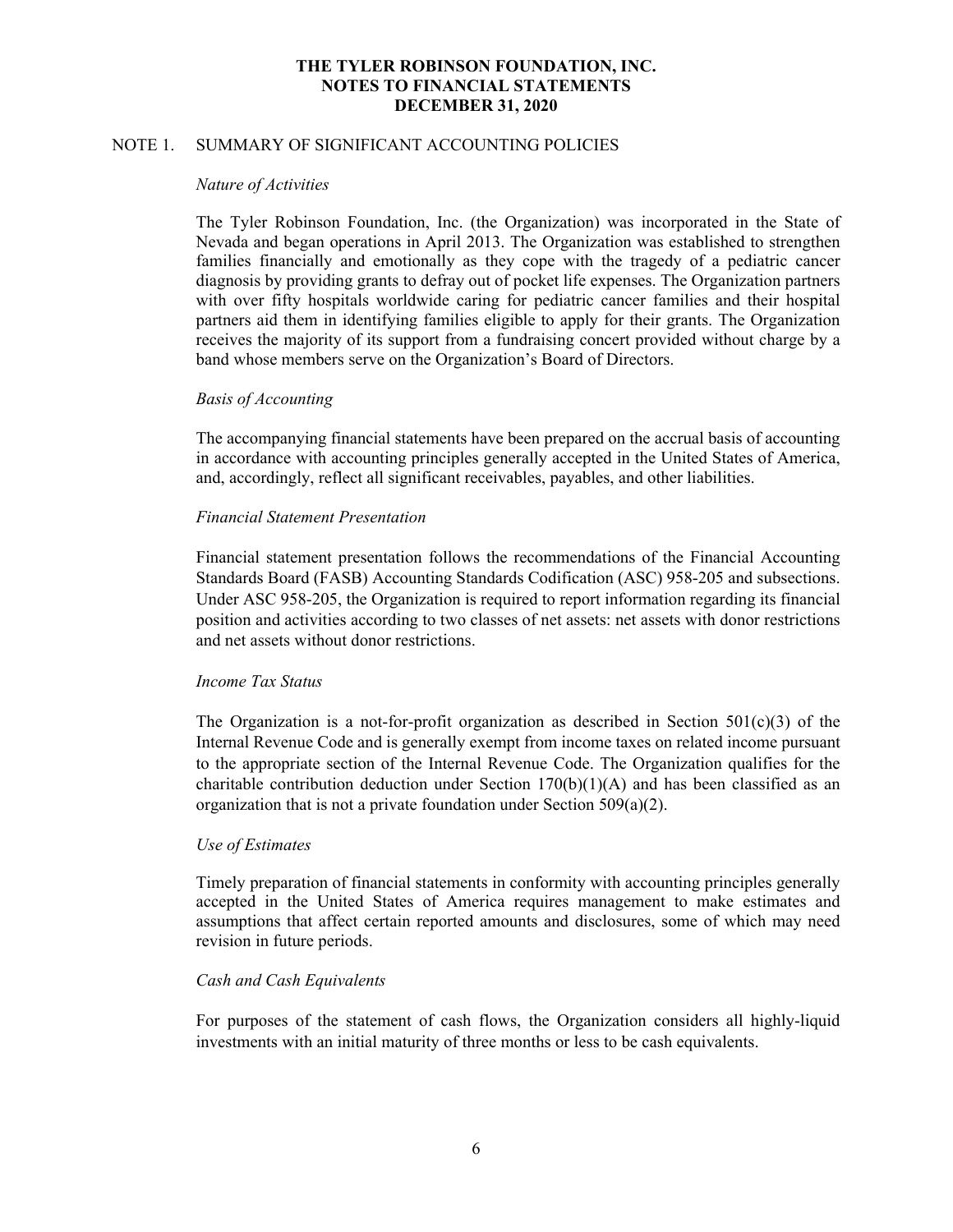#### NOTE 1. SUMMARY OF SIGNIFICANT ACCOUNTING POLICIES (CONTINUED)

#### *Employee Receivable*

Employee receivable consists of amounts owed to the Organization from advances to employees, which are all expected to be received within one year of December 31, 2020. Management reviews receivable balances to determine if an allowance for doubtful accounts is necessary. No allowance for uncollectible receivables was present at December 31, 2020.

#### *Promises to Give*

 Promises to give represent promises from donors to give to the Organization. Contributions are recognized when the donor makes a promise to give to the Organization that is, in substance, unconditional. Conditional promises to give are recognized at net realizable value when the conditions on which they depend are substantially met. Promises to give are stated at the amount management expects to collect from outstanding balances. It is the Organization's policy to charge off uncollectible balances when management determines the promise to give will not be collected. No allowance for uncollectible promises to give was present at December 31, 2020. All unconditional promises to give are due within one year; therefore, no discount has been recognized

#### *Revenue Recognition*

Revenue is recognized from the sale of goods when the product is transferred to the customer. Contributions are recognized when cash, securities or other assets, an unconditional promise to give, or notification of a beneficial interest is received. Conditional promises to give, that is, those with a measurable performance or other barrier, and a right of return, are not recognized until the conditions on which they depend have been substantially met.

Special event revenue is comprised of an exchange element based on the fair value of benefits provided, and a contribution element for the difference between the total contribution and the exchange element. During the year ended December 31, 2020, the Organization received special event revenue for its annual Rise Up Gala. Due to the COVID-19 pandemic (Note 9), the Rise Up Gala was postponed until October 2021. Contribution revenue related to the gala is included in the Organization's statement of activities for the year ended December 31, 2020. Exchange revenue related to the gala of \$290,000 has been included as deferred revenue on the Organization's statement of financial position at December 31, 2020 and will be recognized when the gala takes place.

### *Property and Equipment*

The Organization follows the practice of capitalizing all expenditures for property and equipment in excess of \$1,000 and with a useful life of greater than one year. Purchased property and equipment are carried at cost. Donated property and equipment are carried at the approximate fair value at the date of donation. Depreciation is computed on the straight-line method over the useful lives of the assets, generally as follows:

| <b>Vehicles</b>            | 5 Years     |
|----------------------------|-------------|
| Furniture and equipment    | 5-7 Years   |
| Buildings and improvements | 15-39 Years |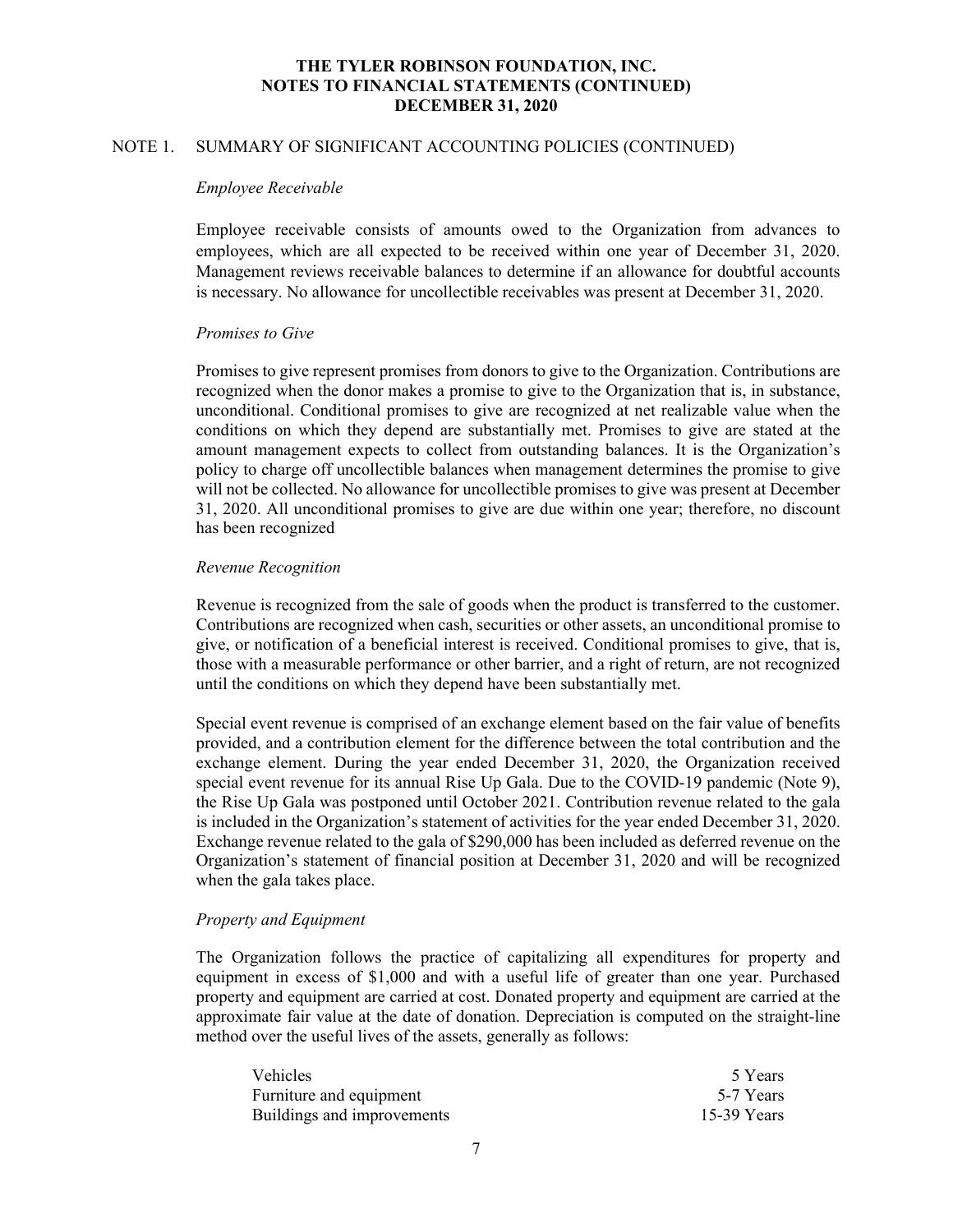#### NOTE 1. SUMMARY OF SIGNIFICANT ACCOUNTING POLICIES (CONTINUED)

#### *Inventory*

Inventory consists of clothing and novelty items branded with the Organization's logo held for use in program services and sales to unrelated parties. Inventory is stated at the lower of cost or net realizable value. Cost is determined using the first-in first-out method. Inventory also consists of gift cards held to be distributed to program families. Gift cards are valued at face value.

#### *Donor-Imposed Restrictions*

Contributions received are recorded as increases in net assets with or without restrictions, depending on the existence and/or nature of any donor restrictions. Contributions that are restricted by their donor are reported as increases in net assets without donor restrictions if the restrictions expire (that is, when a stipulated time restriction ends or purpose restriction is accomplished) in the reporting period in which the revenue is recognized. All other donorrestricted contributions are reported as increases in net assets with donor restrictions. When a restriction expires, net assets with donor restrictions are reclassified to net assets without donor restrictions and reported in the statement of activities as net assets released from restrictions.

# *Donated Services*

Donated services are recognized as contributions in accordance with FASB ASC, if the services (a) create or enhance nonfinancial assets or (b) require specialized skills, are performed by people with those skills, and would otherwise be purchased by the Organization. For the year ended December 31, 2020, donated services in the amount of \$10,000 were reported as management and general expense in the statement of activities.

### *Impairment of Long-Lived Assets*

The Organization reviews long-lived assets for impairment whenever events or changes in circumstances indicate that the carrying amount of an asset may not be recoverable. Recoverability of assets to be held and used is measured by a comparison of the carrying amount of an asset to future net undiscounted cash flows expected to be generated by the asset. If such assets are considered to be impaired, the impairment to be recognized is measured by the amount which the carrying amount of the assets exceeds the fair value of the assets.

# *Advertising*

The Organization uses advertising to promote its programs and fundraising events. The production costs of advertising are expensed as incurred.

### *New Accounting Pronouncement*

On June 21, 2018, the FASB issued ASU 2018-08, *Not-for-Profit Entities (Topic 958): Clarifying the Scope and the Accounting for Contributions Made and Contributions Received*, which intends to clarify and improve the scope and accounting guidance for contributions received and made, primarily by not-for-profit organizations. The amendments in the ASU provide a more robust framework for determining whether a transaction should be accounted for as a contribution or as an exchange transaction. To accomplish this, the ASU clarifies how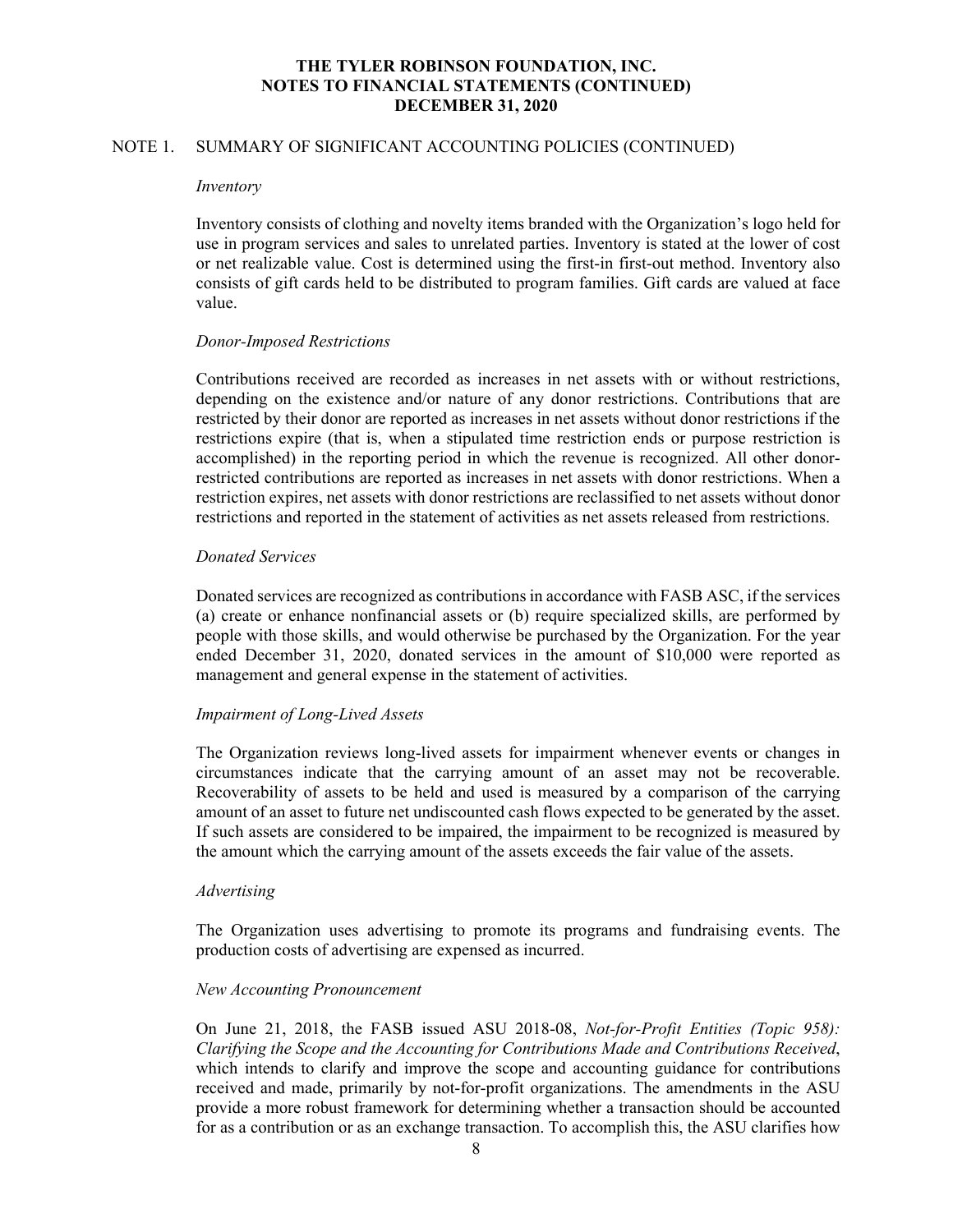# NOTE 1. SUMMARY OF SIGNIFICANT ACCOUNTING POLICIES (CONTINUED)

#### *New Accounting Pronouncement (Continued)*

a not-for-profit determines whether a resource provider is participating in an exchange transaction by applying select criteria. This ASU also provides expanded guidance on how to determine whether a contribution (non-exchange) revenue is conditional or unconditional. It is expected that this ASU will reduce the diversity noted in practice. During the year ended December 31, 2020, the Organization adopted the provisions of this ASU.

As a result of implementation, the Organization recorded \$263,059 to family grants payable and program expense for grants made to families that were considered to be unconditional promises to give cash as of December 31, 2020.

### *Functional Allocation of Expenses*

The costs of providing program and other activities have been summarized on a functional basis in the statement of activities. Accordingly, certain costs have been allocated among program and supporting services benefited. Such allocations are determined by management on an equitable basis.

The following expenses were allocated on the basis of employee time and effort: salaries and wages, payroll taxes, employee benefits, depreciation, insurance, office, rent, and travel.

The following expenses were directly allocated by function based on the nature of the expense: donations to charitable organizations, family grants, information technology, interest, and licensing, registration and processing fees.

The following expenses were directly allocated based on a combination of employee time and effort and on the nature of the expense: advertising and promotion, consulting, and professional fees.

#### *Date of Management's Review*

Subsequent events have been evaluated through May 18, 2021, which is the date the financial statements were available to be issued.

# NOTE 2. INFORMATION REGARDING LIQUIDITY AND AVAILABILITY

The Organization is substantially supported by contribution revenues, and considers contributions restricted for programs which are ongoing, major, and central to its operations to be available to meet cash needs for general expenditures. The Organization manages its liquidity and reserves following three guiding principles: operating within a prudent range of financial soundness and stability, maintaining adequate liquid assets to fund near-term operating needs, and maintaining sufficient reserves to provide reasonable assurance that long-term obligations will be discharged.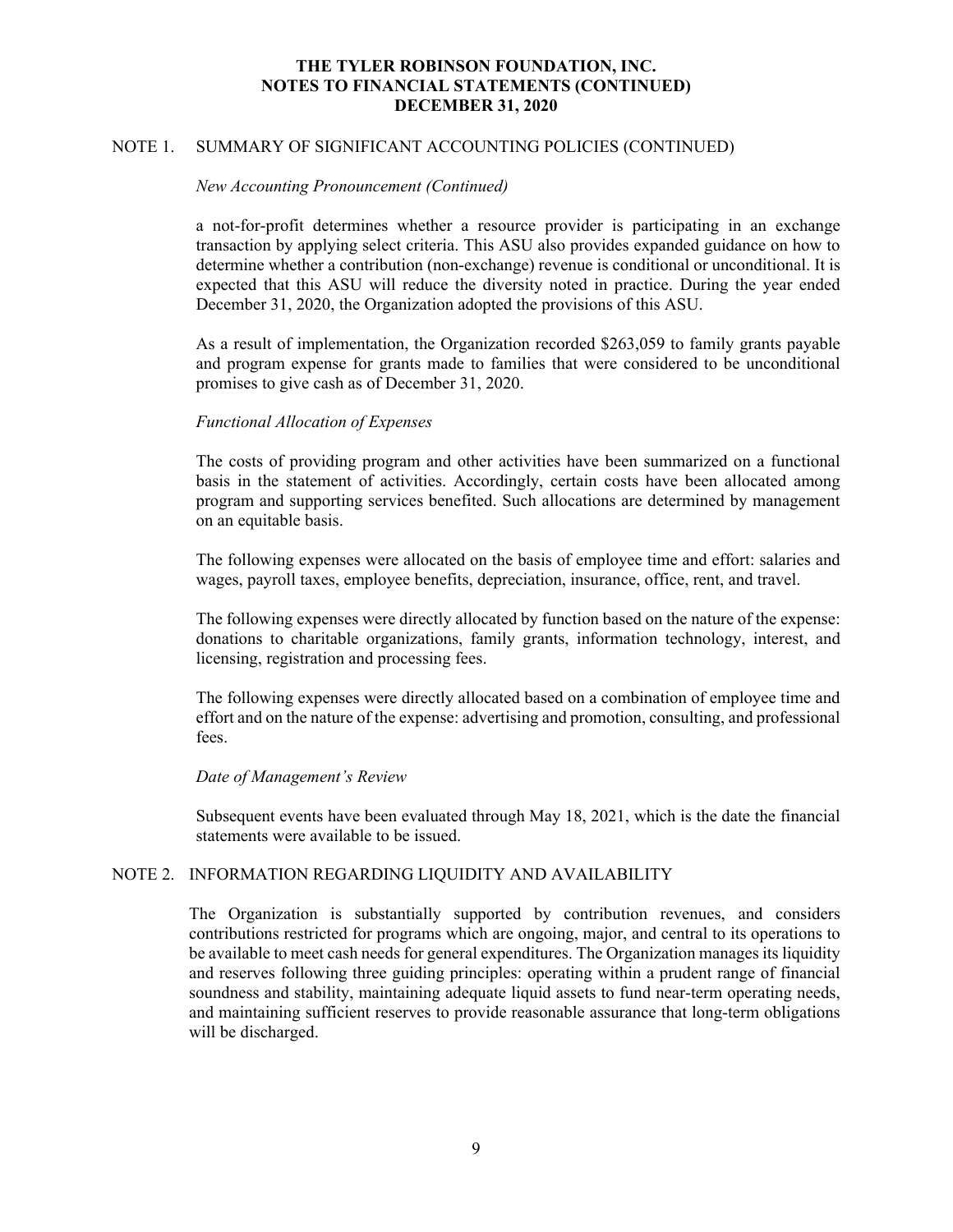# NOTE 2. INFORMATION REGARDING LIQUIDITY AND AVAILABILITY (CONTINUED)

The following table reflects the Organization's financial assets as of December 31, 2020 reduced by amounts, if any, that are not available to meet general expenditures within one year of the statement of financial position date:

| Cash and cash equivalents                     | 320,452 |
|-----------------------------------------------|---------|
| Employee receivable                           | 6,069   |
| Unconditional promises to give                | 28,083  |
|                                               |         |
| Financial assets available to meet cash needs |         |
| for general expenditures within one year      | 354,604 |

As of December 31, 2020, the Organization experienced a net asset deficit of (\$313,968). It is expected that the return of the Rise Up Gala, scheduled for fall 2021, will resolve this deficit.

# NOTE 3. PROPERTY AND EQUIPMENT

Property and equipment at December 31, 2020 consisted of the following:

| Furniture and equipment<br>Less: accumulated depreciation | 14,279<br>(8,049) |
|-----------------------------------------------------------|-------------------|
|                                                           |                   |

#### NOTE 4. PAYCHECK PROTECTION PROGRAM LOAN

On May 2, 2020, the Organization (the Borrower) qualified for and received a loan pursuant to the Paycheck Protection Program, a program implemented by the U.S. Small Business Administration (SBA) under the Coronavirus Aid, Relief, and Economic Security Act, from a qualified lender (the "PPP Lender"), for an aggregate principal amount of \$82,847 (the PPP Loan). The PPP Loan bears interest at a fixed rate of 1.0% per annum, has a term of two years, and is unsecured and guaranteed by the U.S. Small Business Administration. The principal and accrued interest of the PPP Loan is subject to forgiveness under the Paycheck Protection Program upon the Organization's request to the extent that the PPP Loan proceeds are used to pay expenses permitted by the Paycheck Protection Program, including payroll costs, covered rent and mortgage obligations, and covered utility payments incurred by the Organization. The Organization intends to apply for forgiveness of the PPP Loan with respect to these covered expenses. To the extent that all or part of the PPP Loan is not forgiven, the Organization will be required to pay interest on the PPP Loan at a rate of 1.0% per annum, and commencing the earlier of (1) the date that SBA remits the Borrower's loan forgiveness amount to the Lender or (2) 10 months after the end of the Borrower's loan forgiveness covered period of 24 weeks, principal and interest payments will be required through the maturity date in May 2022. The terms of the PPP Loan provide for customary events of default including, among other things, payment defaults, breach of representations and warranties, and insolvency events. The PPP Loan may be accelerated upon the occurrence of an event of default.

The Company has accounted for the PPP loan as a financial liability in accordance with FASB ASC 470 and accrued interest in accordance with the interest method under FASB ASC 835- 30. The loan will be recognized as revenue when loan forgiveness is provided by the SBA.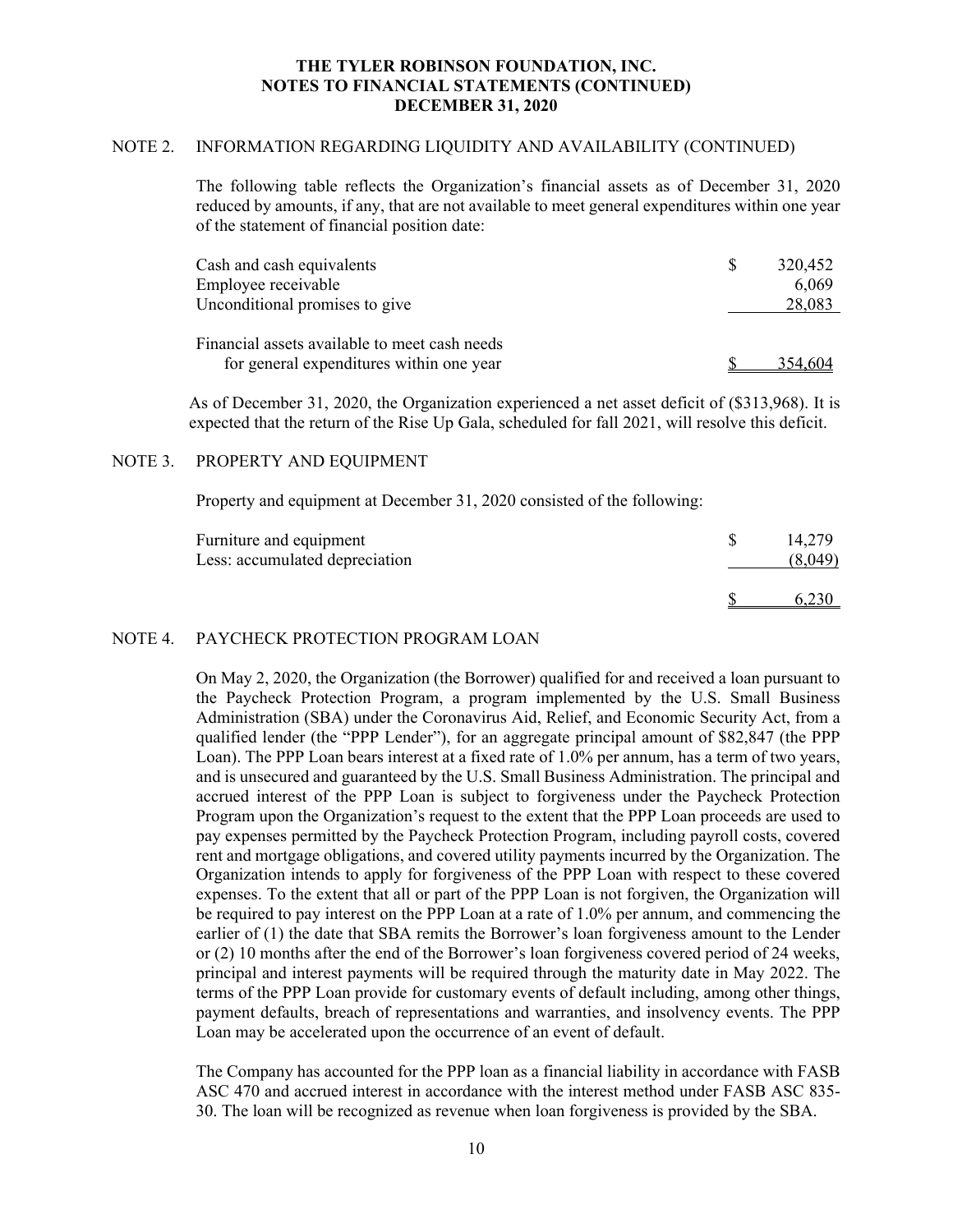# NOTE 5. NET ASSETS WITH DONOR RESTRICTIONS

Net assets with donor restrictions represent contributions and other inflows of assets whose use by the Organization is limited by donor-imposed stipulations that either expire by the passage of time or are fulfilled and removed by actions of the Organization pursuant to those stipulations.

Net assets with donor restrictions at December 31, 2020 are restricted for the following purposes and periods:

| Subject to expenditure for specific purposes: |   |        |
|-----------------------------------------------|---|--------|
| Families residing in Utah                     | S | 74.324 |
| Families residing in Alaska                   |   | 3,420  |
| Subject to passage of time:                   |   |        |
| Unconditional promises to give                |   | 28,083 |
|                                               |   |        |

Net assets with donor restrictions at December 31, 2020 are held in the following assets:

| Cash and cash equivalents<br>Unconditional promises to give | 77.744<br>28,083 |
|-------------------------------------------------------------|------------------|
|                                                             | 05.827           |

Net assets were released from donor restrictions by occurrence of the passage of time or other events specified by the donors as follows for the year ended December 31, 2020:

| Satisfaction of time restrictions |  | 135.638 |
|-----------------------------------|--|---------|
|-----------------------------------|--|---------|

### NOTE 6. CONCENTRATION OF RISK

The Organization maintains its balance of cash in multiple financial institutions in Nevada. The balances are insured by the Federal Deposit Insurance Corporation up to \$250,000 at each institution. At December 31, 2020, \$3,180 was uninsured.

For the year ended December 31, 2020, 61% of contributions were contributed from five donors.

For the year ended December 31, 2020, 71% of the unconditional promises to give balance was pledged by one donor.

# NOTE 7. RELATED PARTY TRANSACTIONS

Contributions in the aggregate amount of \$107,404 were made to the Organization by certain members of the Board of Directors.